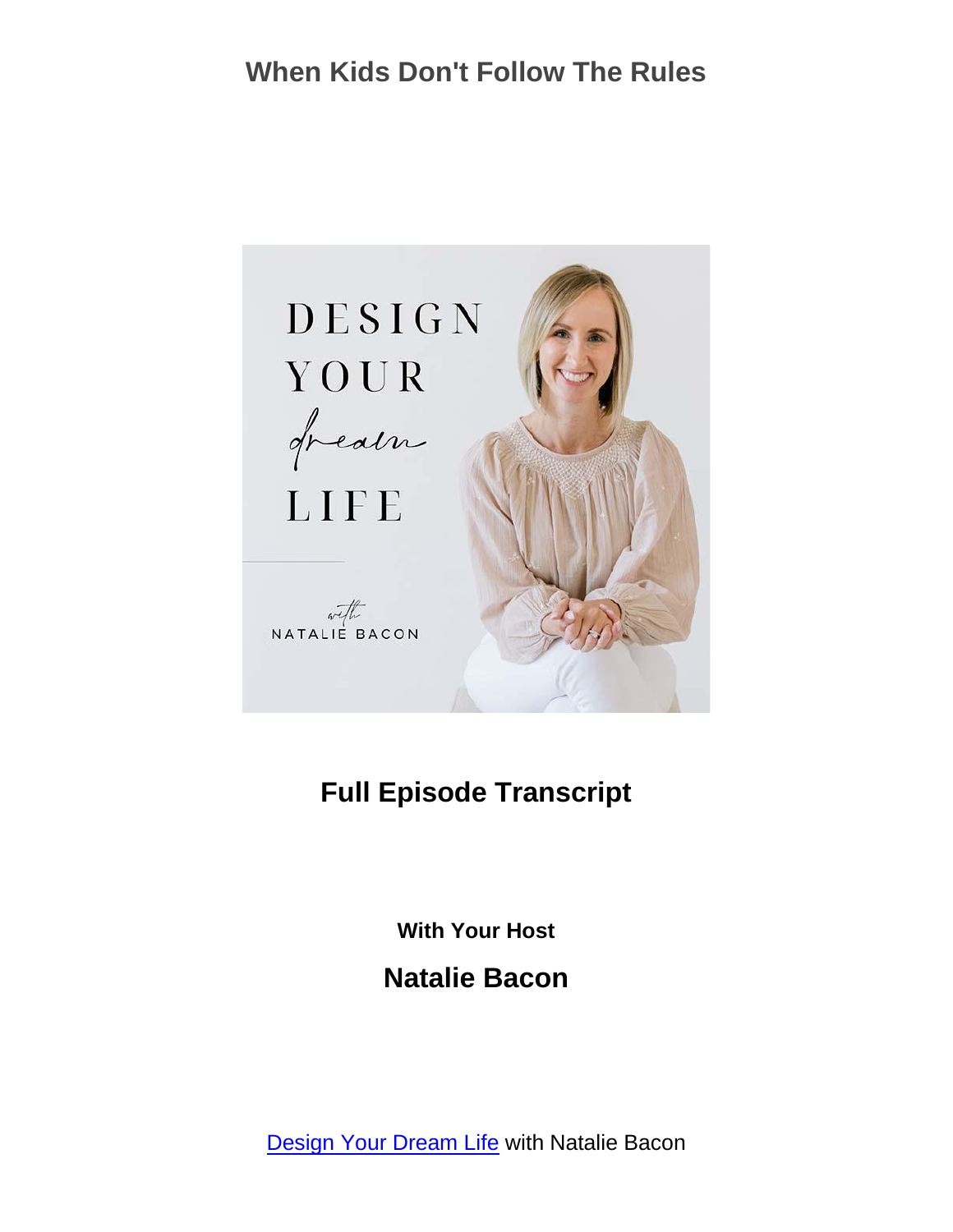Hi there. Welcome to the *Design Your Dream Life* podcast. My name is Natalie Bacon, and I'm an advanced certified mindfulness life coach as well as a wife and mom. If you're here to do the inner work and grow, I can help. Let's get started.

Hello my friend. Welcome to the podcast. I am recording this episode in my new office. We are all settled into our new home. We did a local move in Charleston. I have to tell you I love where we're living. I love the neighborhood. I love that we are a few hundred feet from a pool and dog run. I love that we have a fenced-in backyard. I love that there is such amazing lighting and natural light in our home. I just love all of it.

When I think those thoughts, it feels so amazing. So wherever you live, find things about the location, the actual home, anything that's easy for your brain to feel good about. Practice thinking thoughts that feel really good to you. I'm telling you. You can change where you live, but you can't change it immediately today.

So what you can do, if you want to change where you live, which is totally available to you, but in the meantime is get really good at practicing liking where you're already at and changing it from a place of abundance. So if and when we move from here, it won't be because I hate this place or it's not good enough. Instead, it's this place served our family so well. I love this place and the chapter here is complete.

Okay? Not at all what we're talking about today, but it is on my mind as I look out my window and I see homes and trees and the sun and the clouds. I'm just feeling really good about where we're living. It's really fun.

So let's dive into today's topic. I want to talk with you about when kids don't follow the rules. So I'm offering you my thoughts on how to approach the topic of kids not following the rules. Not from the standpoint that there is one right way to do it, but from the position that I've coached thousands of women on this, and it continues to come up.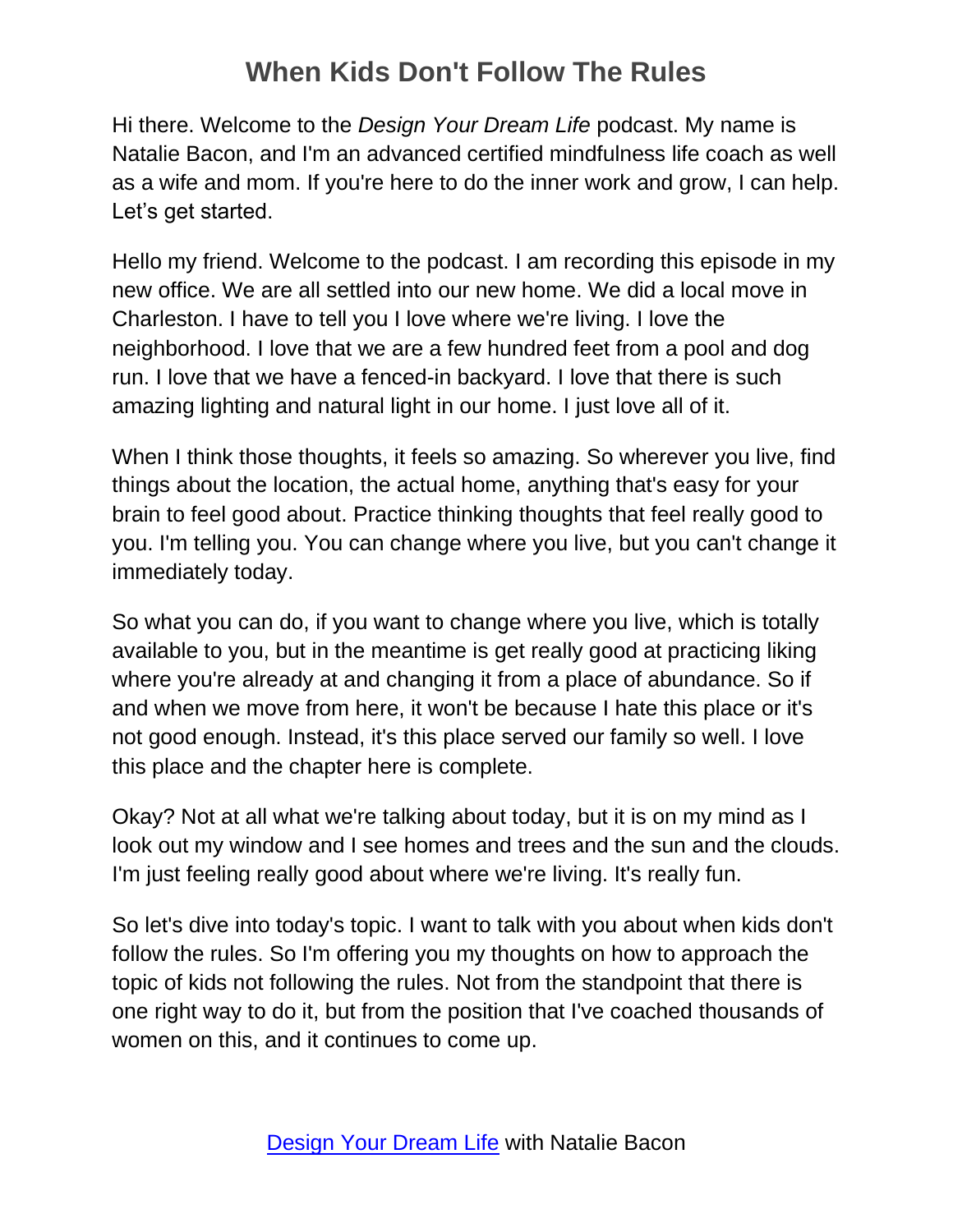So I wanted to provide a free resource here for you to know not only what it's like to get coached in Grow You, but for you to maybe see how I think about it and how I teach concepts of mindfulness that can really help with kids not following the rules.

The way that I think about it is very different from a lot of experts because a lot of experts will just focus on the actions. Your actions as the mom and their actions as the child. What I do with all of my teachings and coaching is go inward first and that drives the action. So we're going to look at mindset and feelings, and then from there the actions follow naturally.

So I'm going to offer you my thoughts on this. Take them for what they're worth. If they feel good to you and like you want to try them, then try them. I don't know about you but typically with multiple children in the family, you may even have different rules and expectations for each child.

So approach to this episode with the mindset that you're just looking for that one piece of information, that one thought, that one idea that could help you with one of your kids, okay. Not that you have to do all of this or that all of this is the only right way. It's just a way for you to think about things a little bit differently in hopes that some of it will actually help you.

I want to start off with thinking about the family as having roles. I like the analogy to work. So if you work or you've ever worked, you know that there are roles for everyone at work. I want you to think about the same being true at home. So when you go into work, you have expectations. You have a boss. You have peers. They have different roles and maybe similar and maybe different expectations and maybe a different boss.

For the system have the business to run successfully, everyone has to be kind of doing their role. You don't get hired just to work at a company and then show up to work and everyone's just sitting around guessing at what to do. That's typically not how things work. You can imagine that if a company didn't have roles and responsibilities and expectations for employees, it would be really messy and unclear and frustrating and confusing.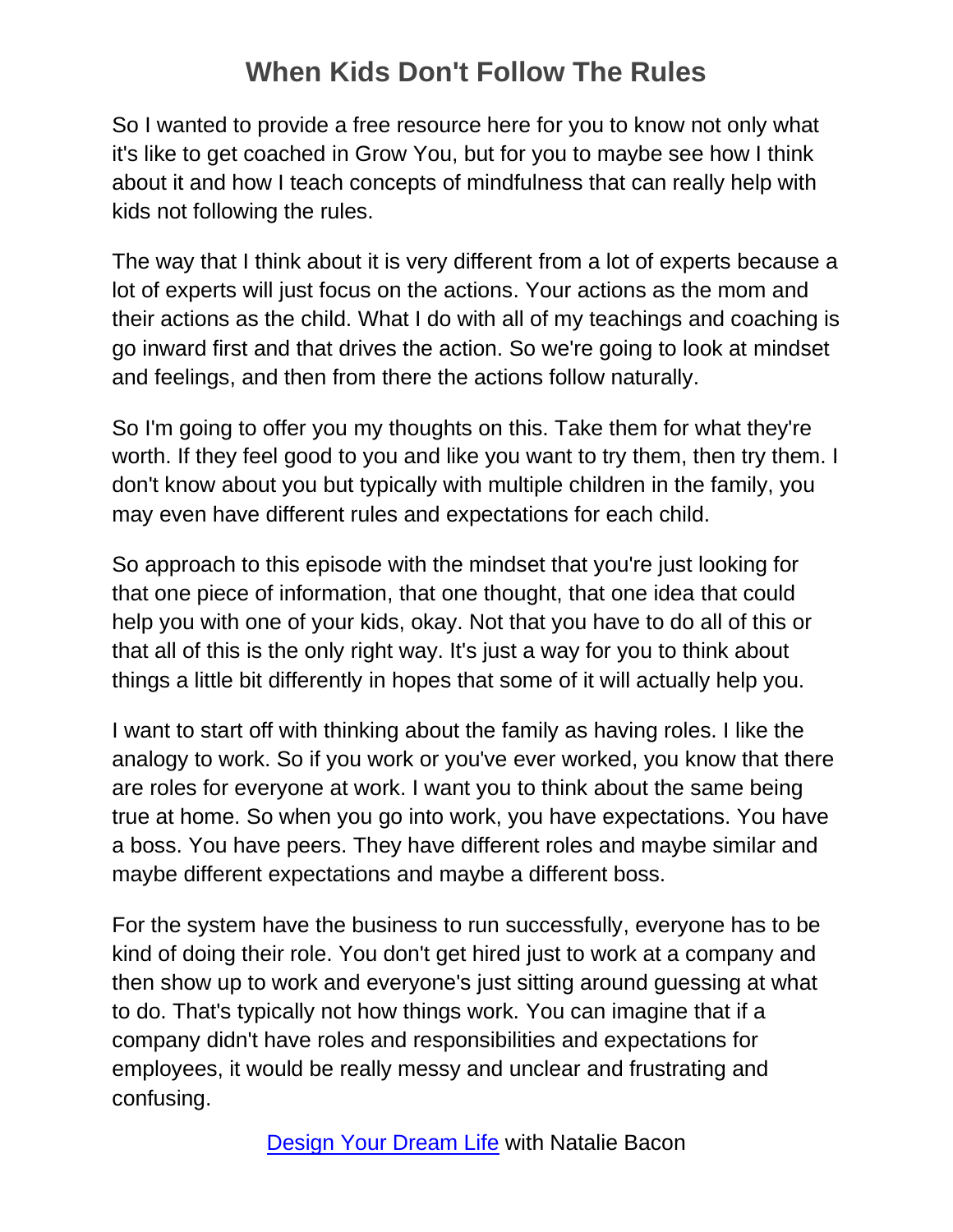So I love that analogy because I like to think of the home and a family very similar insofar as everyone has their roles at home. For purposes of today, I just want to break it up between parents and kids. Okay. I teach a little bit more on this in terms of taking care of the home and groceries and bills and all of that, but we're not gonna talk about that today.

Today, I just want you to think about the role of you as the mom and any other person in the home that you are co-parenting with as well as your kids and what roles each of you have in the household. Again, kind of having that analogy to work in mind.

So I like to think of parents having a few roles that include setting the expectations for the household and upholding those expectations. You may hear other people calling them rules or boundaries. Talking about the same thing here. So you're setting the rules, you're setting the boundaries, and you're upholding them, meaning you're following through with those rules, with those boundaries, with those expectations. Okay. That's the first role of the parent.

The second role is to respect, to connect, and to validate the feelings of the child. So I think about these roles as sort of yin and yang. On the one hand, we have the part of parenting where we are setting expectations that sometimes the kids will test and not want to follow through with. On the other hand, we are connecting with them, respecting them, loving them, validating them. That's really two of the main roles that parents have.

Kids, they also have two roles, to follow the expectations and rules of the household and to feel their feelings. Okay. Now, you might be thinking why is that a role for the child? Well, as you know if you have kids, kids are often throwing tantrums, getting mad, getting upset. They're feeling big feelings, and there's no point in time where they reach in the future, as adults, where feeling feelings is complete. They don't graduate from feeling disappointed or from feeling frustrated.

So if we expect that one of their roles in the household is to get really good at feeling their feelings then we can help them build that skill, which is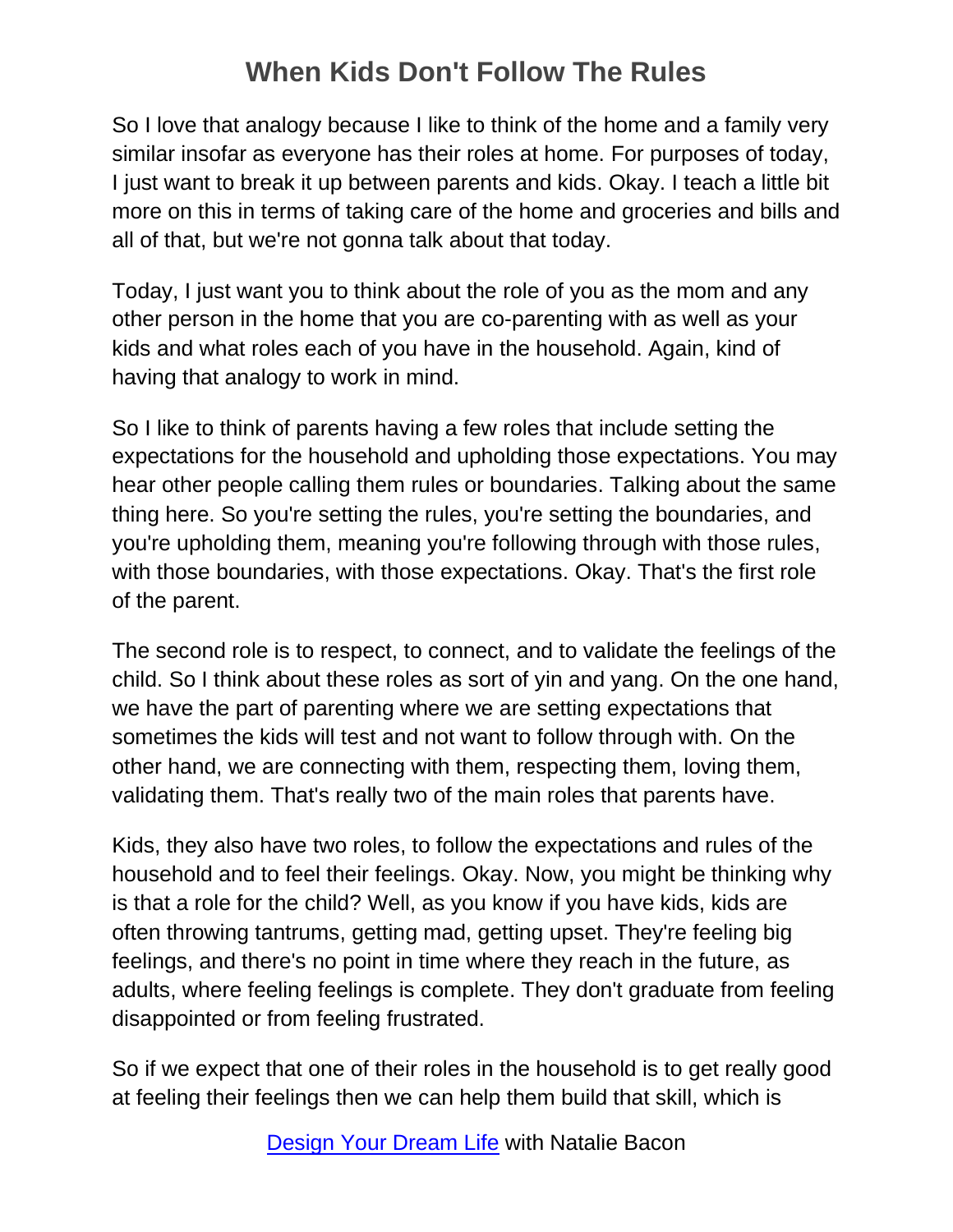going to serve them forever. If you think about everything that I teach with mindfulness, it's all focusing on your thoughts and your feelings. That drives how you act and show up in the world.

So if we can help our kids think in a certain way and know that they can feel any emotion, just imagine how well we're equipping them for adulthood. Because it doesn't matter what their circumstances. If they know how to think and feel, they could handle anything.

Of course, as parents and leaders in this family unit in the in the home, we want to be the best example of that, of feeling our feelings, right? Doesn't mean that we are perfect. It certainly doesn't mean that we don't experience negative emotion. It means that we experience negative emotion, and we attribute it to what we're thinking. We don't emotionally blame anyone. We can process our feelings without acting out on anyone in a way that isn't something that we want to have in the household.

So this is a good time to mention and reiterate the difference between actions and feelings. So a child's role, part of a child's role, in the family household is to feel any feeling that they want to feel. That does not mean that any action that they want to take is okay. So they can be really sad and upset that screen time is over, but they cannot throw the iPad at their sister.

Okay, do you see the difference there? The difference is in the action. Not all actions are okay in the household. That's where you as the parent have the expectations and the rules, but all feelings are okay. So we want to teach our children how to feel feelings without acting in a way that sort of breaks one of our rules, violates one of the boundaries, throws the iPad across the room and hits the sister.

Okay, so that's sort of the framework with which I want to teach you what to do when your kids don't follow the rules. From there, I want to introduce you to a request, a rule, and a consequence. So these are the three components that will make it so much easier for you to stay calm and stay regulated, regardless of what your kids choose to do.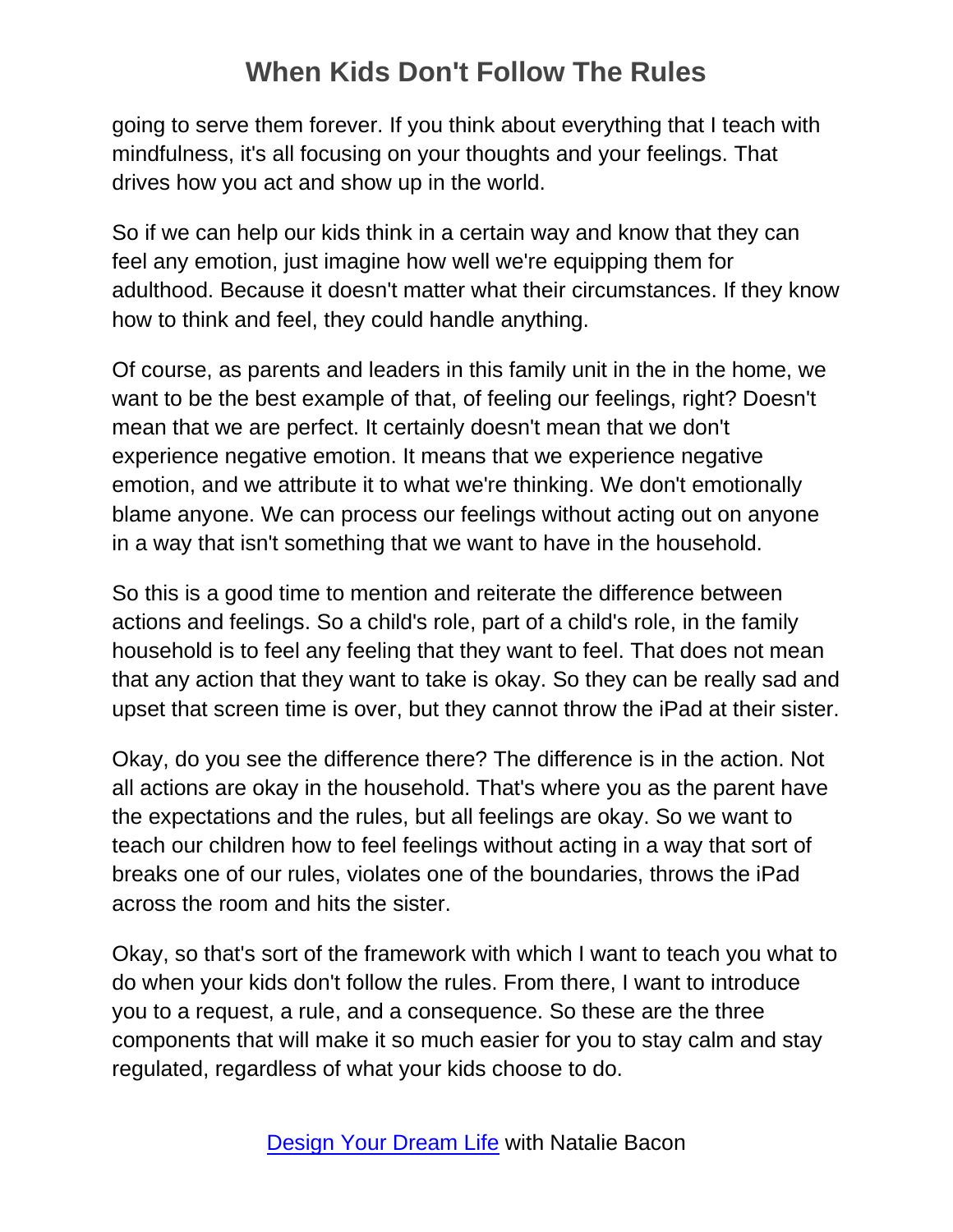A request is you asking your child to do something. Okay. So an example of a request would be that you ask your kids to put their dishes in the dishwasher after dinner. There is no rule here because a rule is a request with a consequence. Okay? A rule is hey, if you don't put your dishes in the dishwasher, X, Y, Z happens. A request is hey, I'd like you to do something, but if you don't, it's not a problem.

It's kind of like us making requests of adults. We don't have rules for adults who are our peers, right? It's different with kids as well as employee's because you have a different level of kind of authority over your children and over employees.

But when you make a request, let's say you're married to your spouse. Let's say you request make a request for your husband to take out the trash. You say, "Hey honey, will you take out the trash?" He can take it out or he cannot take it out. Right? There's no consequence for him. He's not getting in trouble if he doesn't because we don't have that type of authority over him.

So it's important to see the difference here because a lot of what I coach on is totally solvable just by understanding a request, a rule, and a consequence. Let me give you an example that I get a lot. So someone will come to me, and they'll say, "Every day after school, it's a struggle. My child is supposed to do their homework before they have any screen time. They're always picking up the iPad, and it's just really frustrating. Can you help me? Tell me what to do."

Okay, so they will want help with the action. Tell me what to do. But really what's happening is the hardest part of that is the feeling of frustration, which is coming from their thinking. So what we want to do is take a look at what's going on here.

What's happening here is that more often than not, I think in all of my coaching, there is a request. Hey child after school I need you to do your homework before you have any screen time. That's the request. But there isn't a clearly communicated consequence to make it a rule.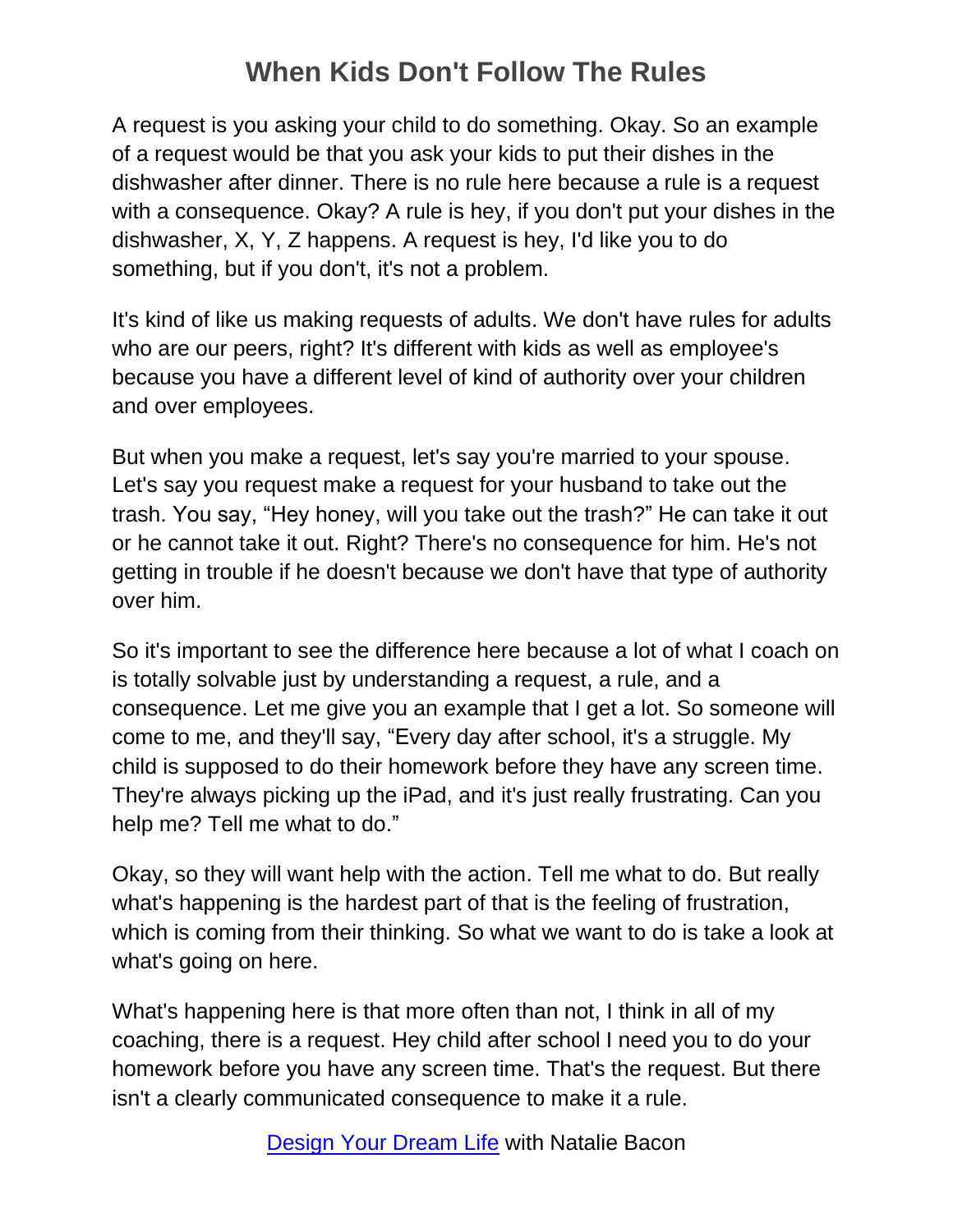So the rule might be hey, you need to do your homework after school in order to get a half hour of screen time. If you don't do your homework after school and if you choose to do screen time first, you lose your screen time privileges for one day. Okay? That is an example of a clearly communicated outcome that you are going to follow through with.

The reason that this is just so powerful is because it takes away all of the frustration and kind of push-pull tug of war. It takes away the control as well. Because if you don't have a clear consequence and it's just a request, the expectations for everyone kind of get muddy.

You end up trying to control your child. You really want them to do the homework, but they're not doing the homework, but there's no way for you to hold them accountable because you haven't decided what that is ahead of time. You haven't clearly communicated it. You haven't put the expectation on yourself to uphold that expectation of them. So instead, you just want to control their actions.

So some of you may have heard of this. If you're in Grow You, you definitely have where I teach agency, and every single person has the ability to think, feel, and do whatever they want. So anyone can take the action that you're asking them to take. Anyone can also choose not to take that action.

Where we get into trouble is when we try to control our kids. So we can't like physically control their actions. But what we can do is have rules and expectations and boundaries in our household. So if you throw the iPad and you hit your sister, there is a consequence, and you can decide whatever rules you want. You can decide whatever expectations you want. You can decide whatever consequences you want.

The biggest problem that I see most of my clients, the moms I work with, coming to me with is they make a request, but there's no consequence. So it's not a rule. They're feeling really frustrated because they can't control their child.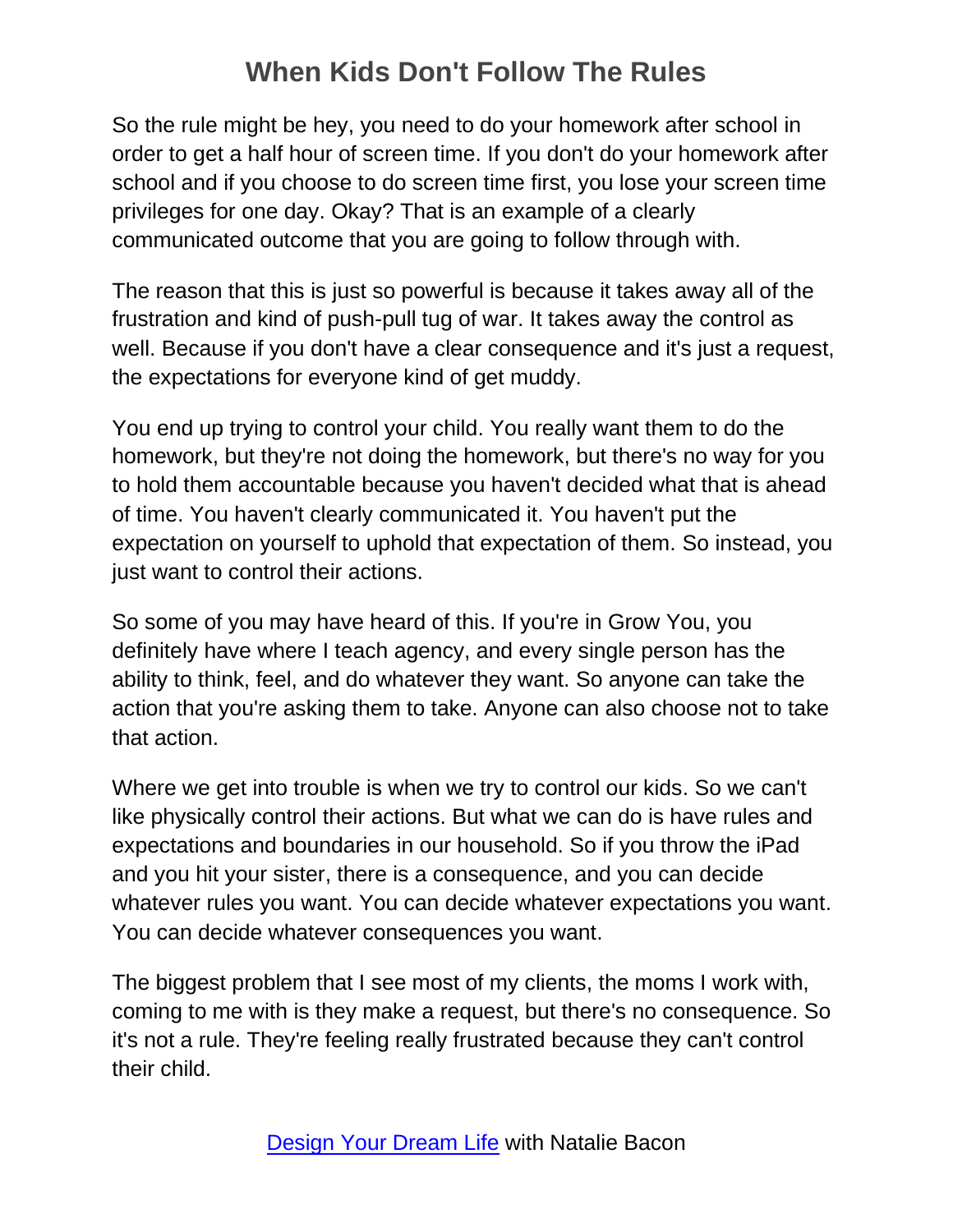All of it can be cleared up if you just decide what's gonna be a request, in which case there is no consequence and you're not going to get upset about it because this is just another human deciding to use their agency in a way that they want. They don't want to put the dishes in the dishwasher. If there's no consequence, then it's totally fine, right? Because it's okay and we should expect for everyone to use agency how they want.

But if it's really important to you and it's really important to your household that you have a consequence for this request, then it becomes a rule. You still don't ever have to get really frustrated about it. You can communicate it from a place of love depending on the age of the child. If they're five versus 15, it's going to be a different conversation. But doing it from a really calm state is so powerful.

I think a lot of my clients are so surprised to hear that you can parent without the frustration and the anger and the yelling. Or on the other hand, the shutting down and the worrying. You do it by making these decisions ahead of time.

Now, that brings me to another mindset part of this where I think as parents, as moms, you want to be a mom who takes into consideration your child's requests of you and be flexible. Now, that's different than not upholding expectations. If you have an expectation that homework is done and then it's screentime, you don't want to change that in the moment.

So if your child is really upset, it's okay for them to be upset. Because remember, one of their roles is to feel their feelings. You can say to them, I know you're really upset. I can tell you're really sad and mad, and that's okay. You can be sad and mad. This is the rule that we have in our household. You will be able to use your screen again at this time. Okay?

That is going to take practice on your part, but it's totally available to you when you kind of understand this framework. The part where you want to be flexible is when they come to you with a request, and you may have a rule that doesn't allow for that. You want to respect them. You want to hear them out. You want to think of yourself like a boss in a company, and you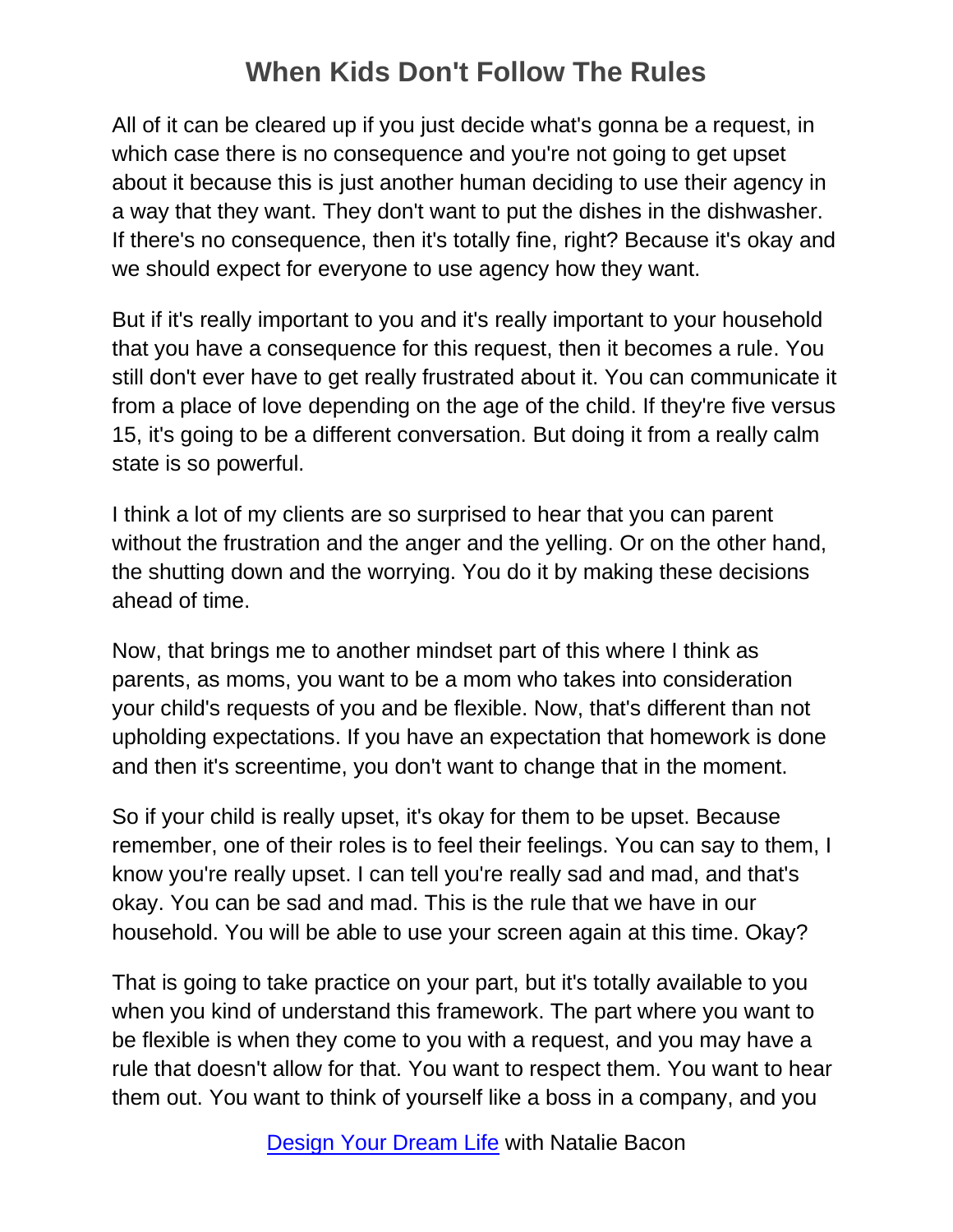have this employee coming to you who says, "Hey, I know we do it this way, but I think we should do it this other way and here's why."

Now, if it's your five year old who says, "I think I should be able to ride my bike in the middle of that busy street." You're probably not going to change the rule. But if it's your five year old who comes to who says, "Hey, I want to put some makeup on at home and play dress up instead of going outside on Saturday when we normally spend time outside." You just want to check your reasons for having the rule. You want to like your reasons.

Now, if it's a rule that you like, like it's based in keeping your child safe like the traffic example, you're probably going to keep it. But if it's one where you really can't see why you wouldn't want to change it, give yourself permission to change it. I think sometimes as parents we think okay, I set the rule, so I have to keep it this way forever. That is not true. So you want to approach your child with respect, even if they're five. Okay. Definitely if they're 15 and an older child, but even when they're younger. You want to respect them and listen.

Another example that I want to touch on that comes up a lot in coaching is with older kids, and the example that I've coached on many, many times is an adult child who's typically over 18 who comes back home to stay at home. The expectation is that they are going to pay rent. You've said, "Hey, child, if you live here, you're going to need to pay rent." Then the child does not pay rent.

Okay, so this is such a perfect example of understanding a request, a rule, and a consequence. So far all that we know is that a request was made. Hey child, you need to pay rent. What happens if the child doesn't pay rent? These are the questions that you need to ask yourself as the parent.

So remember part of your role, part of your responsibility in this household, in this family unit, is to uphold the expectations, is to follow through. Now you can decide actually, I don't want to have this as an expectation because it's not a big deal to me if my adult child doesn't pay rent. But what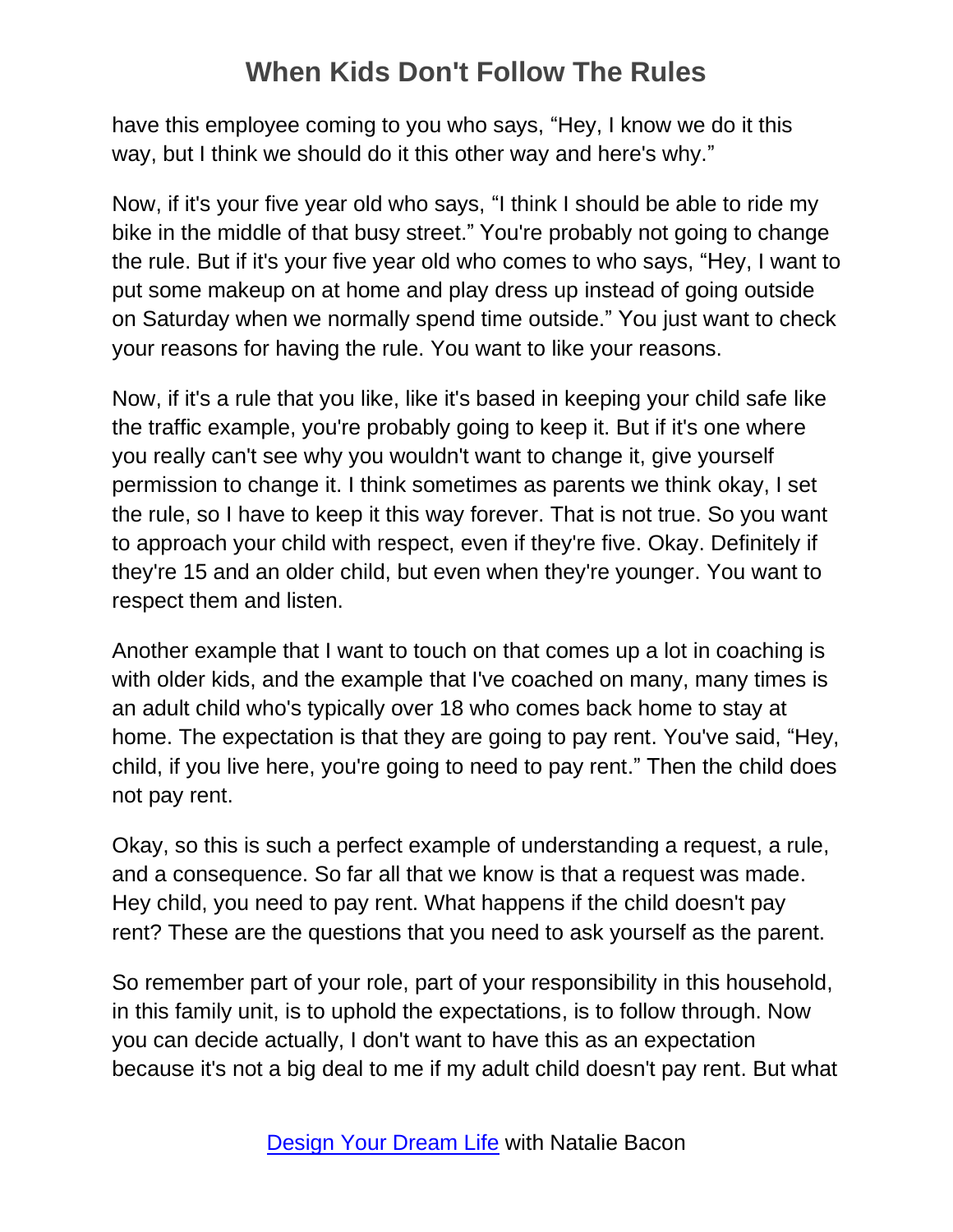I most commonly see is only a request has been made, but there is no consequence. Then the parent is getting frustrated.

So what you want to do instead is take a step back and say okay do I even want this to be a rule? That child pays rent. If the answer is yes then what we need to do is come up with the consequence. Now, it's very easy to think about what happens normally if the child was renting somewhere else, and they didn't pay rent. They might get a few notices and then eventually, they're evicted.

You don't have to go that route as a parent. There are so many other options. You can give your child extended time. You can discount the rent. You can help them apartment search. You get to decide how involved you want to be and whether you even want this to be a rule. But if you are going to have a rule, you want to have that consequence clearly communicated.

So it'd be something like hey adult child. I know I've been asking you to pay rent, and I know you said you are working on it, but part of what my job is as your mom is to come up with ways for this family household to work in the best way that I know how to make it work. I'm not perfect at it, but one thing that I'm going to start doing is holding myself accountable to holding you accountable.

So what that looks like for rent is I am going to expect you to pay rent by 30 days from now. You'll get two additional asks from me, two additional notices. If you're not able to pay at least 50% rent by this date, then you will have to make other arrangements by this date. It's really helpful if you are clear. You don't want to approach it like hey, I really need you to do this and try to kind of control their agency.

You just want to stay in your role. Make it clear what the request, what the rule is, and what the consequence is, and then follow through. That will help you keep your calm so much because you've done your job. You've set the expectation, you've followed through, and your child gets to think, feel, and do whatever they won't. They may follow the rules. They may not.